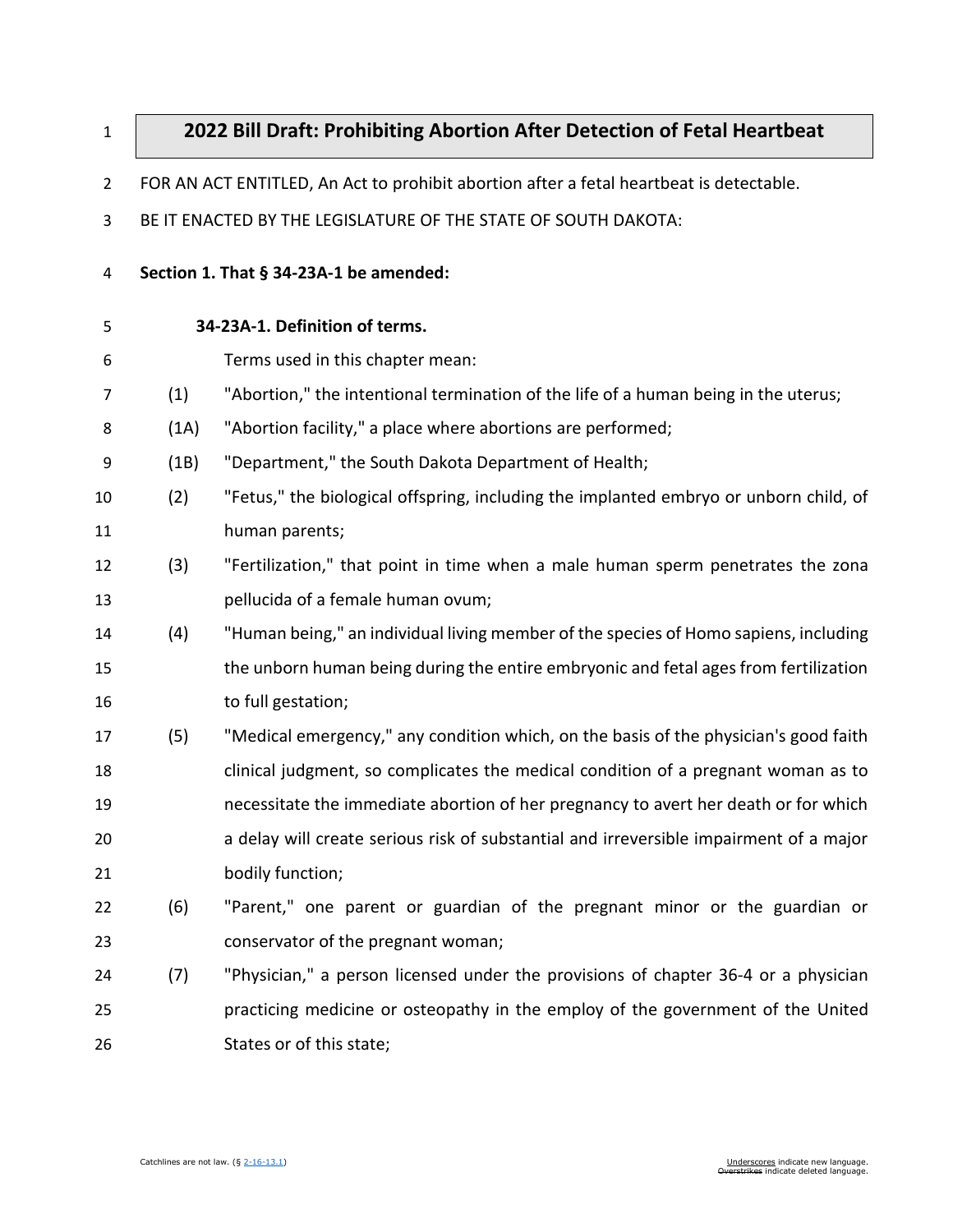| (8)  | "Probable gestational age of the unborn child," what, in the judgment of the           |
|------|----------------------------------------------------------------------------------------|
|      | physician, will with reasonable probability be the gestational age of the unborn child |
|      | at the time the abortion is planned to be performed;                                   |
| (9)  | "Unborn child," an individual organism of the species Homo sapiens from fertilization  |
|      | until live birth; and                                                                  |
| (10) | "Woman" a person whose biological sex is female, including any person with XX          |
|      | chromosomes and any person with a uterus, regardless of any gender identity that       |
|      | the person attempts to assert or claim.                                                |
|      | Section 2. That chapter 34-23A be amended with a NEW SECTION:                          |
|      | Terms as used in sections 2 to 21, inclusive, of this Act, mean:                       |
| (1)  | "Fetal heartbeat," cardiac activity or the steady and repetitive rhythmic contraction  |
|      | of the fetal heart within the gestational sac;                                         |
| (2)  | "Gestational age," the amount of time that has elapsed from the first day of a         |
|      | woman's last menstrual period;                                                         |
| (3)  | "Gestational sac," the structure comprising the extraembryonic membranes that          |
|      | envelop the unborn child and that is typically visible by ultrasound after the fourth  |
|      | week of pregnancy;                                                                     |
| (4)  | "Pregnancy," the human female reproductive condition that:                             |
|      | (a) Begins with fertilization;                                                         |
|      | (b) Occurs when the woman is carrying the developing human offspring; and              |
|      | (c) Is calculated from the first day of the woman's last menstrual period; and         |
| (5)  | "Standard medical practice," the degree of skill, care, and diligence that an          |
|      | obstetrician of ordinary judgment, learning, and skill would employ in like            |
|      | circumstances. This includes employing the appropriate means of detecting the          |
|      | heartbeat based on the estimated gestational age of the unborn child and the           |
|      | condition of the woman and her pregnancy for the purpose of determining the            |
|      |                                                                                        |
|      |                                                                                        |

# 28 **Section 3. That chapter 34-23A be amended with a NEW SECTION:**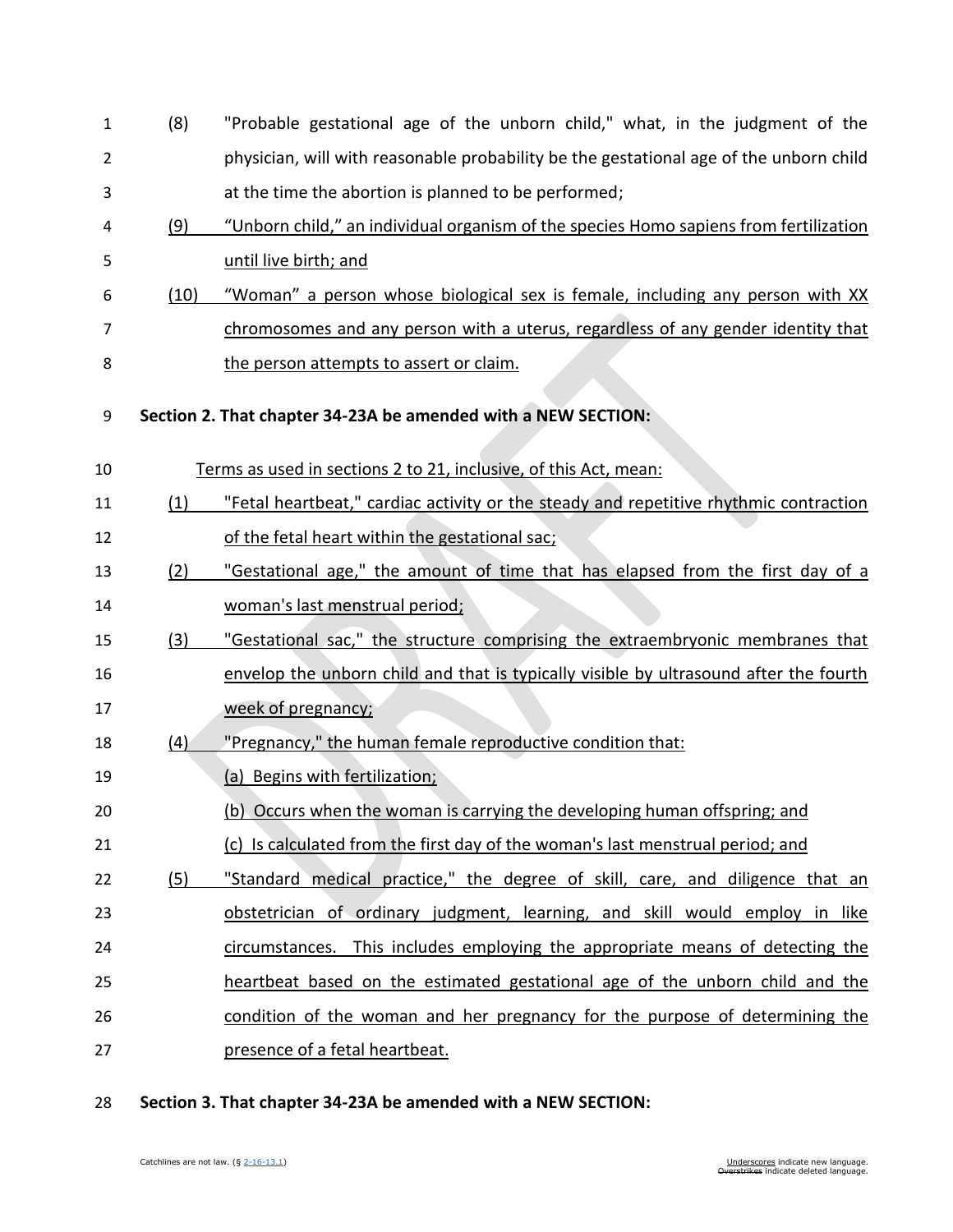| 1              | <b>Except as provided by sections 5 and 6 of this Act, an abortion may not be performed or</b>     |
|----------------|----------------------------------------------------------------------------------------------------|
| $\overline{2}$ | induced on a pregnant woman unless the physician has determined whether the woman's                |
| 3              | unborn child has a detectable fetal heartbeat. In making the determination, the physician must     |
| 4              | use a test that is:                                                                                |
| 5              | Consistent with the physician's good faith and reasonable understanding of<br>(1)                  |
| 6              | standard medical practice; and                                                                     |
| 7              | Appropriate for the estimated gestational age of the unborn child and the condition<br>(2)         |
| 8              | of the pregnant woman and her pregnancy.                                                           |
| 9              | A physician making the determination shall record, in the pregnant woman's medical                 |
| 10             | record, the estimated gestational age of the unborn child, the method used to estimate the         |
| 11             | gestational age, the test used for detecting a fetal heartbeat, and the date, time, and results of |
| 12             | the test.                                                                                          |
| 13             | Section 4. That chapter 34-23A be amended with a NEW SECTION:                                      |
| 14             | Except as provided by sections 5 and 6 of this Act, a physician may not knowingly perform          |
| 15             | or induce an abortion on a pregnant woman, if the physician detected a fetal heartbeat for the     |
| 16             | unborn child as required by section 3 of this Act or failed to perform a test to detect a fetal    |
| 17             | heartbeat.                                                                                         |
| 18             | A physician does not violate this section if the physician performed a test for a fetal            |
| 19             | heartbeat as required by section3 of this Act and did not detect a fetal heartbeat.                |
| 20             | This section does not affect any other provision of state law that regulates or prohibits          |
| 21             | abortion.                                                                                          |
| 22             | Section 5. That chapter 34-23A be amended with a NEW SECTION:                                      |
| 23             | Sections 3 and 4 of this Act do not apply if a physician believes a medical emergency exists       |
| 24             | that prevents compliance. A physician who performs or induces an abortion in this circumstance     |
| 25             | shall make written notations in the pregnant woman's medical record of:                            |
| 26             | The physician's belief that a medical emergency necessitated the abortion; and<br>(1)              |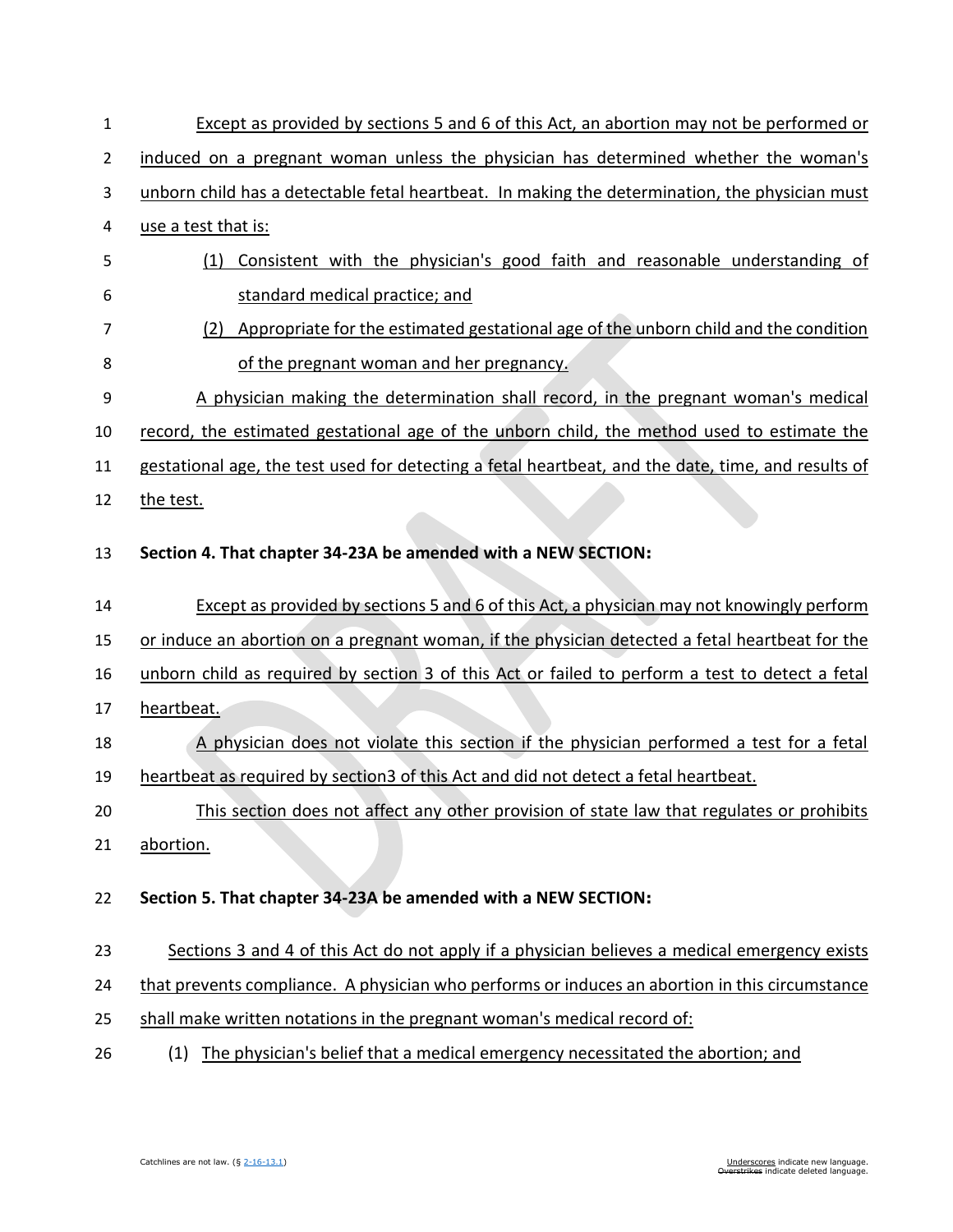| 1              | The medical condition of the pregnant woman that prevented compliance with sections<br>(2)          |
|----------------|-----------------------------------------------------------------------------------------------------|
| $\overline{2}$ | 3 and 4 of this Act.                                                                                |
| 3              | A physician performing or inducing an abortion under this section shall maintain in the             |
| 4              | physician's practice records, a copy of the notations made under subsection (2).                    |
| 5              | Section 6. That chapter 34-23A be amended with a NEW SECTION:                                       |
| 6              | Sections 3 and 4 of this Act do not apply to an abortion performed at the behest of federal         |
| 7              | agencies, contractors, or employees that are carrying out duties under federal law, if a            |
| 8              | prohibition on that abortion would violate the doctrines of preemption or intergovernmental         |
| 9              | immunity.                                                                                           |
| 10             | Section 7. That chapter 34-23A be amended with a NEW SECTION:                                       |
| 11             | Nothing in this chapter may be construed to:                                                        |
| 12             | Create or recognize a right to abortion before a fetal heartbeat is detected;<br>(1)                |
| 13             | Authorize the initiation of a cause of action against or the prosecution of a woman on<br>(2)       |
| 14             | whom an abortion is performed or induced or attempted to be performed or induced;                   |
| 15             | Wholly or partly repeal, either expressly or by implication, any other statute that<br>(3)          |
| 16             | regulates or prohibits abortion; or                                                                 |
| 17             | (4)<br>Restrict a political subdivision from regulating or prohibiting abortion in any manner.      |
| 18             | Section 8. That chapter 34-23A be amended with a NEW SECTION:                                       |
| 19             | Notwithstanding any other law, the requirements of sections 2 to 21, inclusive, of this Act         |
| 20             | must be exclusively enforced exclusively through the private civil actions described in sections 9  |
| 21             | to 17, inclusive, of this Act. No direct or indirect enforcement of sections 2 to 21, inclusive, of |
| 22             | this Act, may be taken or threatened by the state, a political subdivision, a state's attorney, or  |
| 23             | any officer or employee of this state or a political subdivision, against any person, by any means  |
| 24             | whatsoever, except as provided in sections 9 to 17, inclusive, of this Act, and no violation of     |
| 25             | sections 2 to 21, inclusive, of this Act, may be used to justify or trigger the enforcement of any  |
| 26             | other law or any type of adverse consequence under any other law, except as provided in sections    |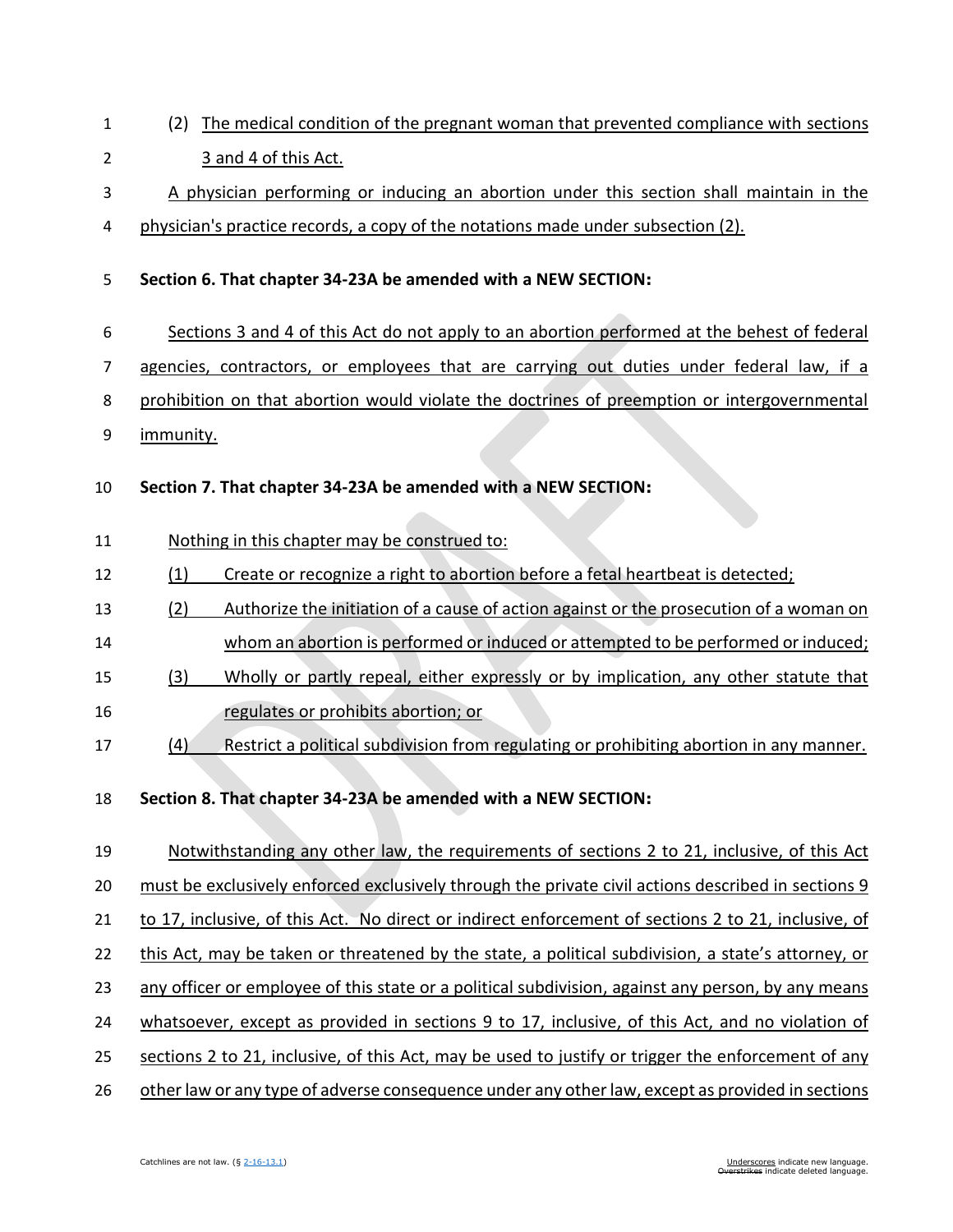| $\mathbf{1}$   | 9 to 17, inclusive, of this Act, provided, that this section does not preclude enforcement of any |  |  |  |  |
|----------------|---------------------------------------------------------------------------------------------------|--|--|--|--|
| $\overline{2}$ | other law or regulation against conduct that is independently prohibited by such other law or     |  |  |  |  |
| 3              | regulation.                                                                                       |  |  |  |  |
| 4              | Section 9. That chapter 34-23A be amended with a NEW SECTION:                                     |  |  |  |  |
| 5              | Any person, other than the state, its political subdivisions, and any officer or employee of a    |  |  |  |  |
| 6              | state or local governmental entity in this state, may bring a civil action against a person who:  |  |  |  |  |
| 7              | (1) Performs or induces an abortion in violation of any provision or requirement of this          |  |  |  |  |
| 8              | chapter;                                                                                          |  |  |  |  |
| 9              | Knowingly engages in conduct that aids or abets the performance or inducement of<br>(2)           |  |  |  |  |
| 10             | an abortion, including paying for or reimbursing the costs of an abortion through                 |  |  |  |  |
| 11             | insurance or otherwise, if the abortion is performed or induced in violation of any               |  |  |  |  |
| 12             | provision or requirement of this chapter, regardless of whether the person knew or                |  |  |  |  |
| 13             | should have known that the abortion would be performed or induced in violation of                 |  |  |  |  |
| 14             | this chapter; or                                                                                  |  |  |  |  |
| 15             | Intends to engage in the conduct described by subdivisions (1) or (2).<br>(3)                     |  |  |  |  |
| 16             |                                                                                                   |  |  |  |  |
| 17             | Section 10. That chapter 34-23A be amended with a NEW SECTION:                                    |  |  |  |  |
| 18             | If a claimant prevails in an action brought under section 9 of this Act, the court shall award:   |  |  |  |  |
| 19             | Injunctive relief sufficient to prevent the defendant from violating this chapter or<br>(1)       |  |  |  |  |
| 20             | engaging in acts that aid or abet violations of this chapter;                                     |  |  |  |  |
| 21             | Statutory damages in an amount of not less than ten thousand dollars for each<br>(2)              |  |  |  |  |
| 22             | abortion that the defendant performed, induced, or aided or abetted in violation of               |  |  |  |  |
| 23             | this chapter;                                                                                     |  |  |  |  |
| 24             | Nominal and compensatory damages if the plaintiff has suffered injury or harm from<br>(3)         |  |  |  |  |
| 25             | the defendant's conduct, including but not limited to loss of consortium and                      |  |  |  |  |
| 26             | emotional distress; and                                                                           |  |  |  |  |
| 27             | Costs and attorneys' fees.<br>(4)                                                                 |  |  |  |  |
| 28             |                                                                                                   |  |  |  |  |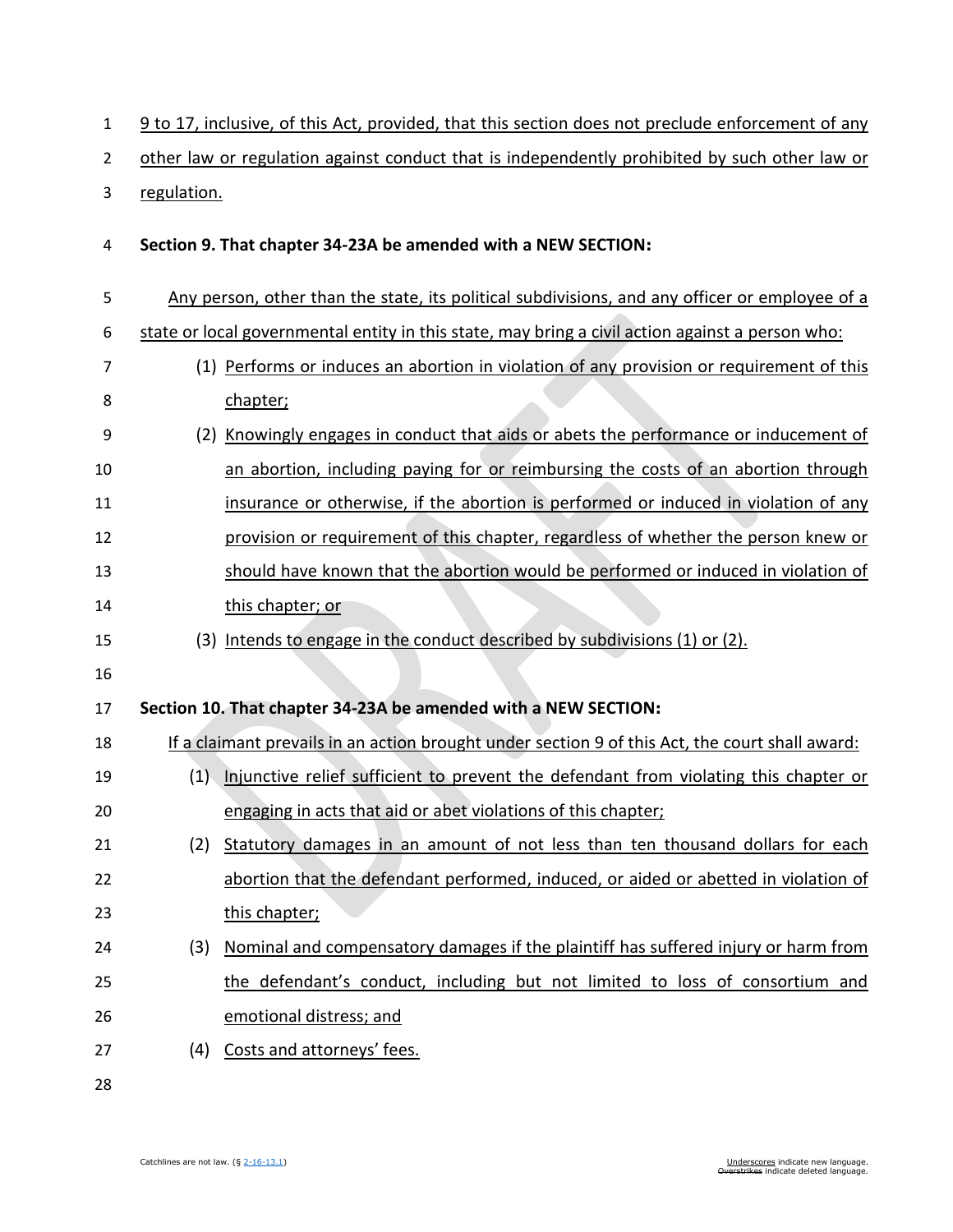| 1              | Section 11. That chapter 34-23A be amended with a NEW SECTION:                                          |                                                                                                   |  |
|----------------|---------------------------------------------------------------------------------------------------------|---------------------------------------------------------------------------------------------------|--|
| $\overline{2}$ | Notwithstanding section 10 of this Act, a court may not award relief under subdivisions (2)             |                                                                                                   |  |
| 3              | and (4) of section 10 of this Act, in response to a violation of subdivision (1) or (2) of section 9 of |                                                                                                   |  |
| 4              |                                                                                                         | this Act, if the defendant demonstrates that the defendant previously paid or has been ordered    |  |
| 5              |                                                                                                         | to pay the full amount of statutory damages under subdivision (2) of section 10 of this Act in a  |  |
| 6              |                                                                                                         | previous action for that particular violation of this chapter, or for the particular conduct that |  |
| 7              | aided or abetted an abortion performed or induced in violation of this chapter.                         |                                                                                                   |  |
| 8              | Notwithstanding any other law, a person may bring an action under section 9 of this Act not             |                                                                                                   |  |
| 9              |                                                                                                         | later than the sixth anniversary of the date the cause of action accrues.                         |  |
| 10             | Notwithstanding any other law, none of the following is a defense to an action brought under            |                                                                                                   |  |
| 11             | section 9 of this Act:                                                                                  |                                                                                                   |  |
| 12             | (1)                                                                                                     | Ignorance or mistake of law;                                                                      |  |
| 13             | (2)                                                                                                     | A defendant's belief that the requirements or provisions of this chapter are                      |  |
| 14             |                                                                                                         | unconstitutional or were unconstitutional;                                                        |  |
| 15             | (3)                                                                                                     | A defendant's reliance on any court decision that has been overruled on appeal or by              |  |
| 16             |                                                                                                         | a subsequent court, even if that court decision had not been overruled when the                   |  |
| 17             |                                                                                                         | defendant violated section 9 of this Act;                                                         |  |
| 18             | (4)                                                                                                     | A defendant's reliance on any state or federal court decision that is not binding on the          |  |
| 19             |                                                                                                         | court in which the action has been brought;                                                       |  |
| 20             | (5)                                                                                                     | Non-mutual issue preclusion or non-mutual claim preclusion;                                       |  |
| 21             | (6)                                                                                                     | The consent of the unborn child's mother to the abortion; or                                      |  |
| 22             | (7)                                                                                                     | Any claim that the enforcement of this chapter or the imposition of civil liability               |  |
| 23             |                                                                                                         | against the defendant will violate the constitutional rights of third parties, except as          |  |
| 24             |                                                                                                         | provided by section 18 of this Act.                                                               |  |
| 25             |                                                                                                         |                                                                                                   |  |
| 26             |                                                                                                         | Section 12. That chapter 34-23A be amended with a NEW SECTION:                                    |  |
| 27             |                                                                                                         | It is an affirmative defense if a person sued under subdivisions (1) or (3) of section 9 of this  |  |
| 28             | Act reasonably believed, after conducting a reasonable investigation, that the individuals and          |                                                                                                   |  |
| 29             |                                                                                                         | organizations involved with performing or facilitating the abortion would comply with every       |  |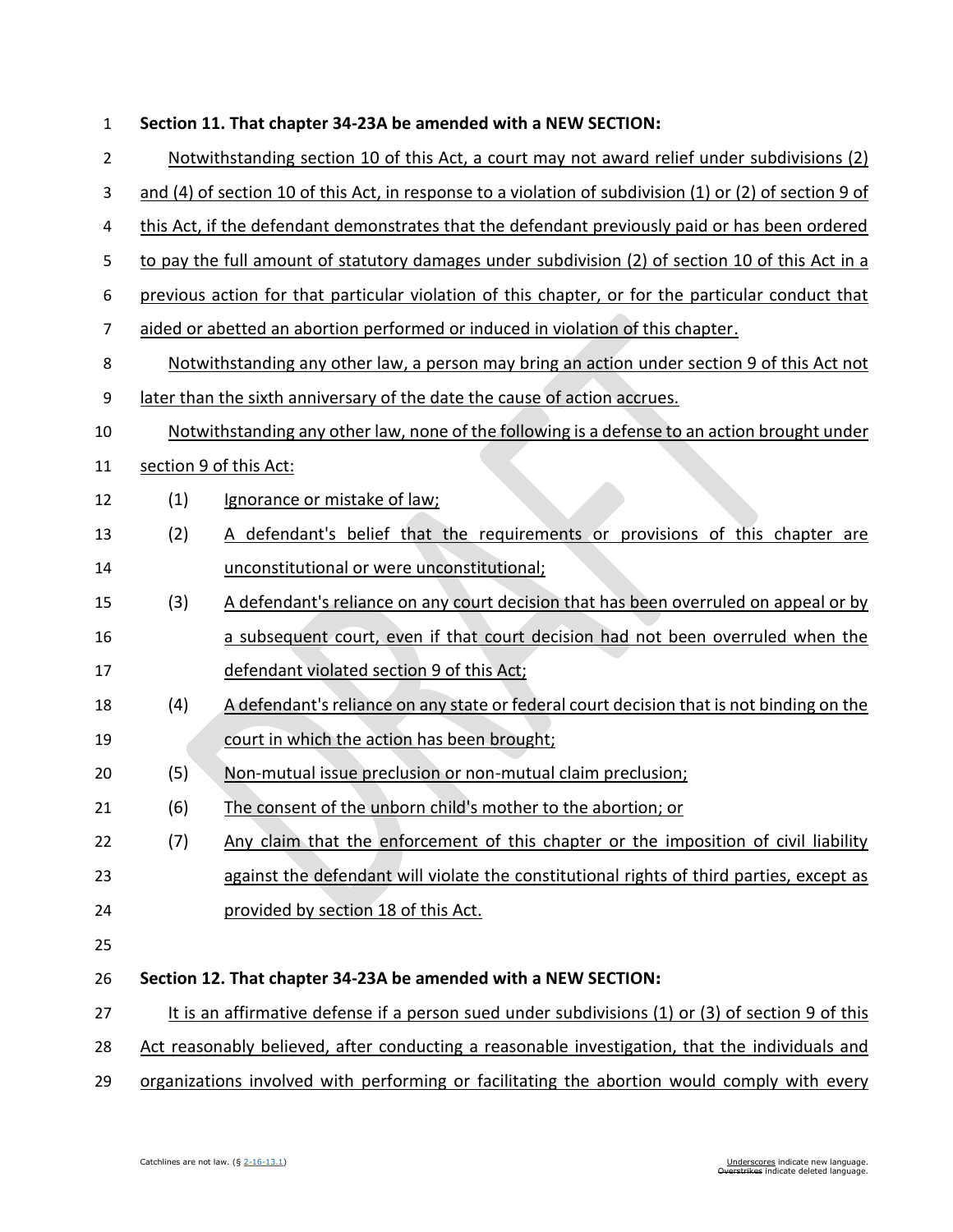| 1              | requirement and provision of this chapter. The defendant has the burden of proving the                 |  |  |
|----------------|--------------------------------------------------------------------------------------------------------|--|--|
| $\overline{2}$ | affirmative defense by a preponderance of the evidence.                                                |  |  |
| 3              |                                                                                                        |  |  |
| 4              | Section 13. That chapter 34-23A be amended with a NEW SECTION:                                         |  |  |
| 5              | Section 9 to 17, inclusive, of this Act, may not be construed to impose liability on any speech        |  |  |
| 6              | or conduct protected by the First Amendment of the United States Constitution, as made                 |  |  |
| 7              | applicable to the states through the United States Supreme Court's interpretation of the               |  |  |
| 8              | Fourteenth Amendment of the United States Constitution, or S.D. Const., Art. VI, § 5.                  |  |  |
| 9              |                                                                                                        |  |  |
| 10             | Section 14. That chapter 34-23A be amended with a NEW SECTION:                                         |  |  |
| 11             | Notwithstanding any other law, the state, any of its political subdivisions, any state's               |  |  |
| 12             | attorney, any officer or employee of this state or a political subdivision may not:                    |  |  |
| 13             | (1)<br>Act in concert or participation with anyone who brings suit under this section;                 |  |  |
| 14             | (2)<br>Establish or attempt to establish any type of agency or fiduciary relationship with             |  |  |
| 15             | a plaintiff who brings suit under this section;                                                        |  |  |
| 16             | Make any attempt to control or influence a plaintiff's decision to bring suit under<br>(3)             |  |  |
| 17             | this section or the plaintiff's conduct of the litigation; or                                          |  |  |
| 18             | Intervene in any action brought under this section.<br>(4)                                             |  |  |
| 19             | Sections 9 to 17, inclusive, of this Act, do not prohibit a person or entity described by this         |  |  |
| 20             | section from filing an amicus curiae brief in the action, so long as that person or entity does not    |  |  |
| 21             | act in concert or participation with the plaintiff or plaintiffs who sue under this section or violate |  |  |
| 22             | any provision of subdivisions (1) through (4).                                                         |  |  |
| 23             |                                                                                                        |  |  |
| 24             | Section 15. That chapter 34-23A be amended with a NEW SECTION:                                         |  |  |
| 25             | Notwithstanding any other law, a court may not award costs or attorneys' fees to a litigant            |  |  |
| 26             | who is sued under this section.                                                                        |  |  |
| 27             |                                                                                                        |  |  |
| 28             | Section 16. That chapter 34-23A be amended with a NEW SECTION:                                         |  |  |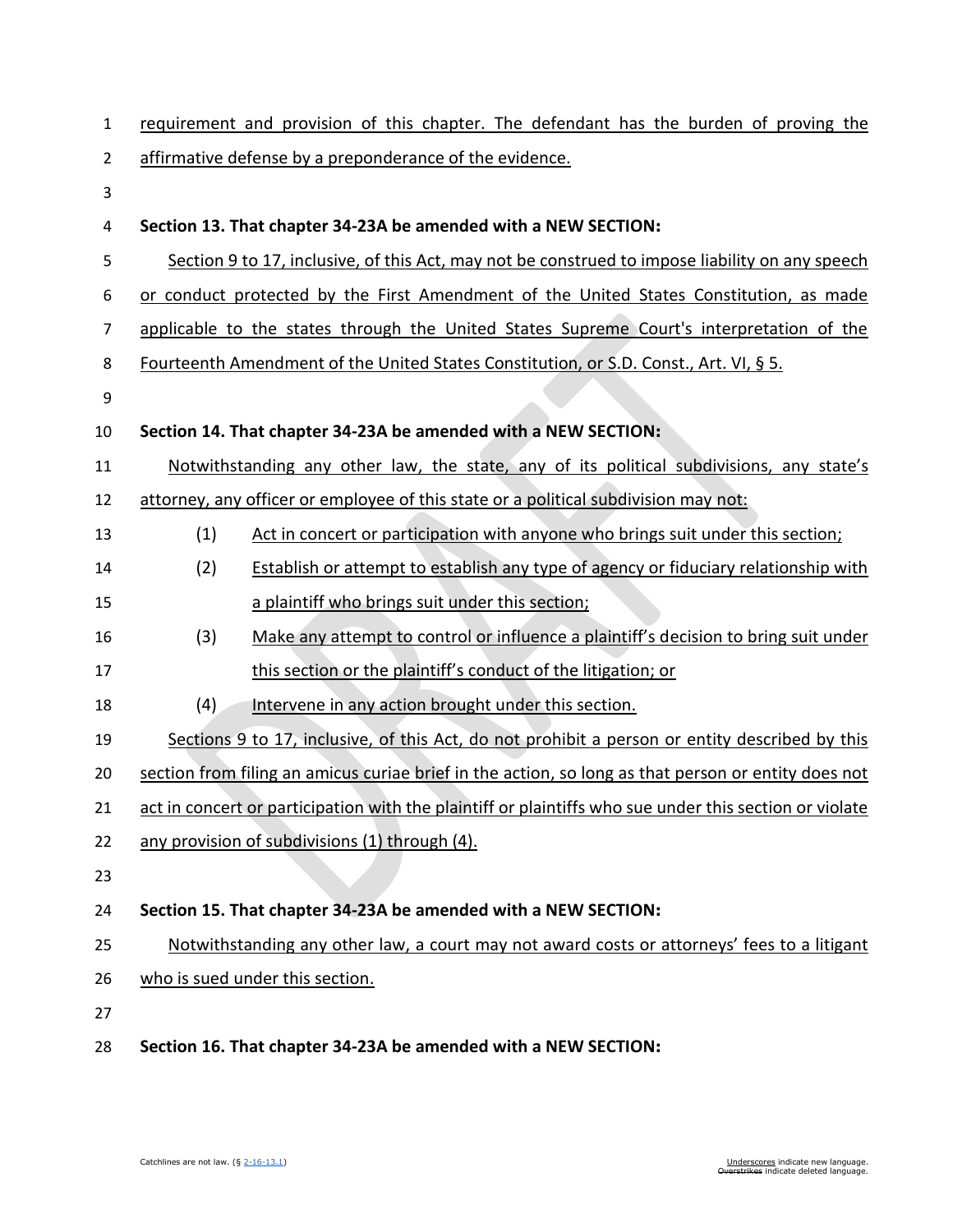| $\mathbf{1}$ | Notwithstanding any other law, a civil action under this section shall not be subject to any |                                                                                               |  |
|--------------|----------------------------------------------------------------------------------------------|-----------------------------------------------------------------------------------------------|--|
| 2            | provision of § 1-1A-4.                                                                       |                                                                                               |  |
| 3            |                                                                                              |                                                                                               |  |
| 4            |                                                                                              | Section 17. That chapter 34-23A be amended with a NEW SECTION:                                |  |
| 5            |                                                                                              | Notwithstanding any other law, a civil action under this section may not be brought:          |  |
| 6            | (1)                                                                                          | Against the woman upon whom an abortion was performed or induced or                           |  |
| 7            |                                                                                              | attempted to be performed or induced in violation of this chapter, or against a               |  |
| 8            |                                                                                              | pregnant woman who intends or seeks to abort her unborn child in violation of                 |  |
| 9            |                                                                                              | this chapter;                                                                                 |  |
| 10           | (2)                                                                                          | Against any person or entity that performs, aids or abets, or attempts to perform             |  |
| 11           |                                                                                              | or aid or abet an abortion at the behest of federal agencies, contractors, or                 |  |
| 12           |                                                                                              | employees that are carrying out duties under federal law, if a prohibition on that            |  |
| 13           |                                                                                              | abortion would violate the doctrines of preemption or intergovernmental                       |  |
| 14           |                                                                                              | <i>immunity</i>                                                                               |  |
| 15           | (3)                                                                                          | Against any common carrier that transports a pregnant woman to an abortion                    |  |
| 16           |                                                                                              | provider, if the common carrier is unaware that the woman intends to abort her                |  |
| 17           |                                                                                              | unborn child; or                                                                              |  |
| 18           | (4)                                                                                          | By any person who impregnated a woman seeking an abortion through an act of                   |  |
| 19           |                                                                                              | rape, sexual assault, or incest.                                                              |  |
|              |                                                                                              |                                                                                               |  |
| 20           |                                                                                              | Section 18. That chapter 34-23A be amended with a NEW SECTION:                                |  |
| 21           |                                                                                              | A defendant against whom an action is brought under sections 9 to 17, inclusive, of this Act, |  |
| 22           |                                                                                              | may assert an affirmative defense to liability under this section if:                         |  |
| 23           |                                                                                              | (1) The defendant has standing to assert the rights of a woman or group of women seeking      |  |
| 24           |                                                                                              | an abortion under the tests for third-party standing established by the Supreme Court of      |  |
| 25           |                                                                                              | the United States; and                                                                        |  |
| 26           |                                                                                              | (2) The imposition of civil liability on the defendant will result in an undue burden on a    |  |
| 27           |                                                                                              | woman or group of women seeking an abortion.                                                  |  |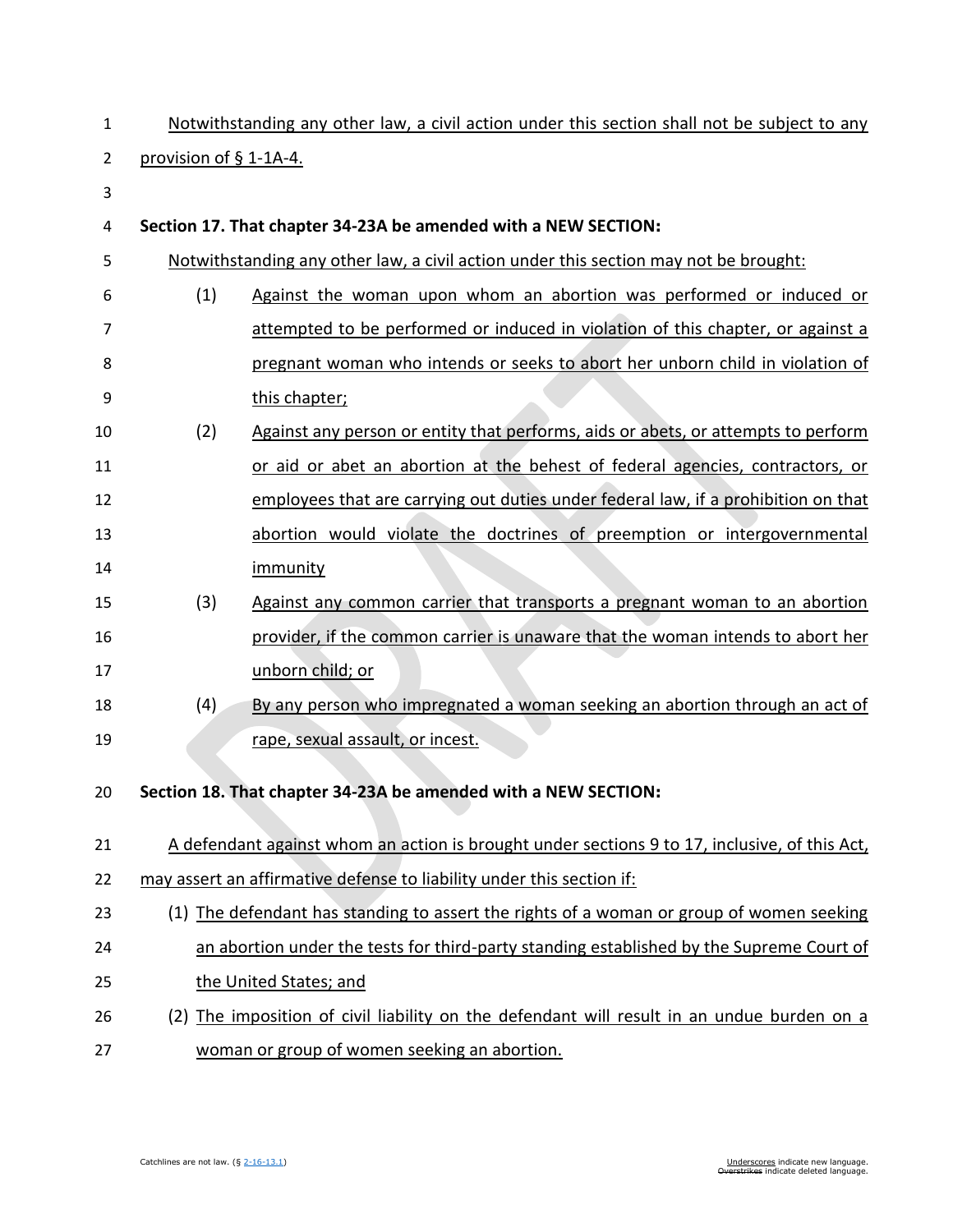The defendant has the burden of proving the affirmative defense by a preponderance of the

evidence.

- The affirmative defense is not available if the Supreme Court of the United States overrules
- Roe v. Wade, 410 U.S. 113 (1973) or Planned Parenthood v. Casey, 505 U.S. 833 (1992), regardless
- of whether the conduct on which the cause of action is based under sections 9 to 17, inclusive,
- of this Act, occurred before the Supreme Court overruled either decision.
- Nothing in this section or chapter shall limit or preclude a defendant from asserting the
- defendant's personal constitutional rights as a defense to liability under sections 9 to 17,
- inclusive, of this Act, and a court may not award relief under sections 9 to 17, inclusive, of this
- Act, if the conduct for which the defendant has been sued was an exercise of state or federal
- constitutional rights that personally belong to the defendant.
- Nothing in this section or chapter shall limit or preclude a defendant from asserting the
- unconstitutionality of any provision of this chapter or South Dakota law as a defense to liability
- under sections 9 to 17, inclusive, of this Act.
- **Section 19. That chapter 34-23A be amended with a NEW SECTION:**

## 16 Notwithstanding any other law, a civil action brought under sections 9 to 17, inclusive, of this

- Act, shall be brought in:
- (1) The county in which all or a substantial part of the events or omissions giving rise to the
- claim occurred;
- (2) The county of residence for any one of the natural person defendants at the time the cause of action accrued;
- (3) The county of the principal office in this state of any one of the defendants that is not a natural person; or
- (4) The county of residence for the claimant if the claimant is a natural person residing in this state.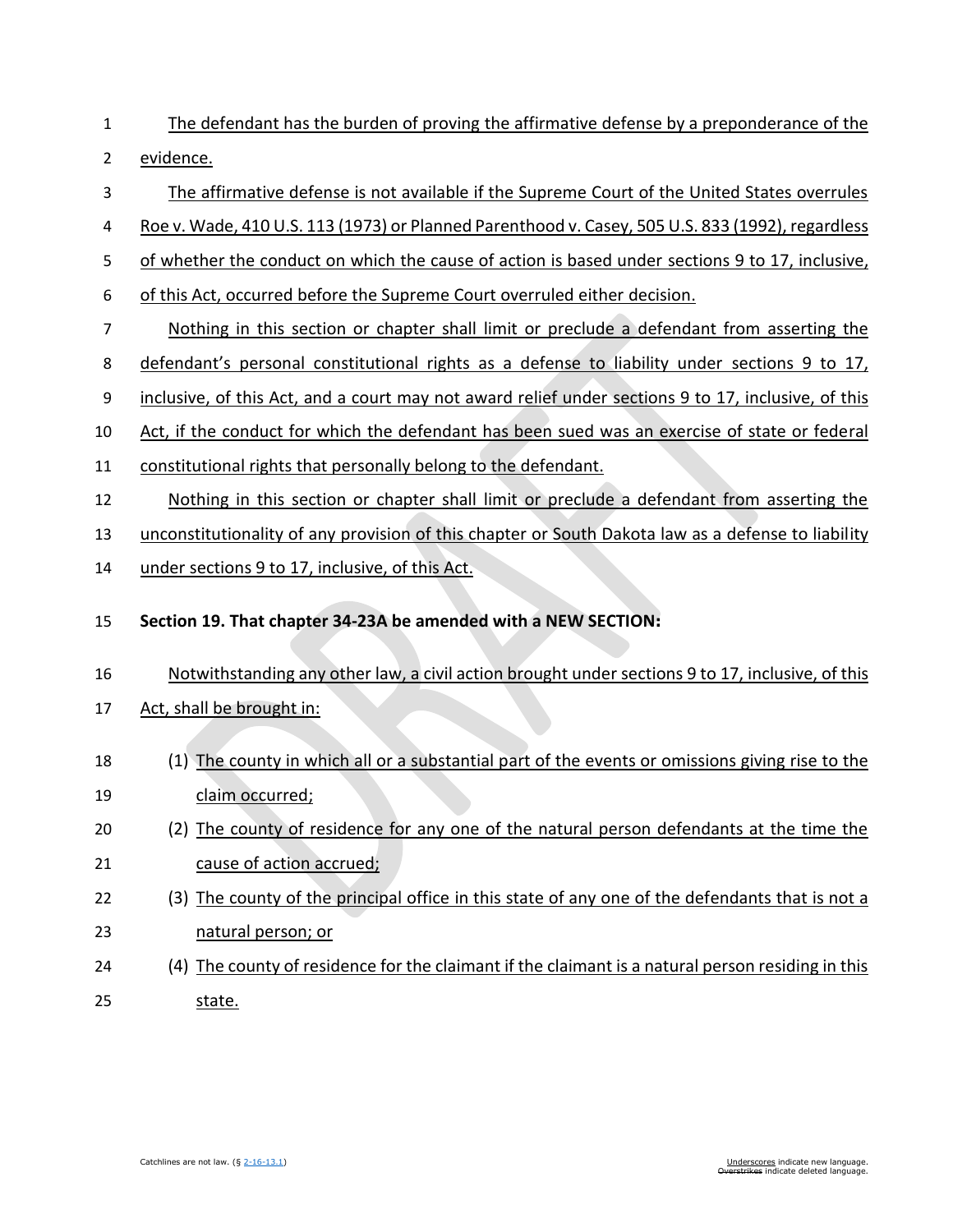|  | If a civil action is brought under sections 9 to 17, inclusive, of this Act, in any one of the venues |  |  |  |
|--|-------------------------------------------------------------------------------------------------------|--|--|--|
|--|-------------------------------------------------------------------------------------------------------|--|--|--|

2 described herein, the action may not be transferred to a different venue without the written

consent of all parties.

### **Section 20. That chapter 34-23A be amended with a NEW SECTION:**

- Notwithstanding any other law, the state has sovereign immunity, each of its political
- subdivisions has governmental immunity, and each officer and employee of this state or a
- political subdivision has official immunity, as well as sovereign or governmental immunity, as
- applicable, in any action, claim, counterclaim, or any type of legal or equitable action that
- challenges the validity of any provision or application of this chapter, on constitutional grounds
- or otherwise, or that seeks to prevent or enjoin the state, its political subdivisions, or any officer
- or employee of this state or a political subdivision from enforcing any provision or application of
- this chapter, unless that immunity has been abrogated or preempted by federal law in a manner
- consistent with the Constitution of the United States.
- Notwithstanding any other law, no provision of state law may be construed to waive or
- abrogate an immunity described in this section, unless it expressly waives or abrogates immunity
- with specific reference to this section.
- Notwithstanding any other law, no attorney representing the state, its political subdivisions,

or any officer or employee of this state or a political subdivision is authorized or permitted to

- waive an immunity described in this section or take any action that would result in a waiver of
- that immunity.
- Notwithstanding any other law, no court of this state has jurisdiction to consider any action,
- claim, or counterclaim that seeks declaratory or injunctive relief to prevent the state, its political
- subdivisions, any officer or employee of this state or a political subdivision, or any person from
- enforcing any provision or application of this chapter, or from filing a civil action under this
- 25 chapter.
- Nothing in this section or chapter may be construed to prevent a litigant from asserting the
- invalidity or unconstitutionality of any provision or application of this chapter or South Dakota
- law as a defense to any action, claim, or counterclaim brought against that litigant.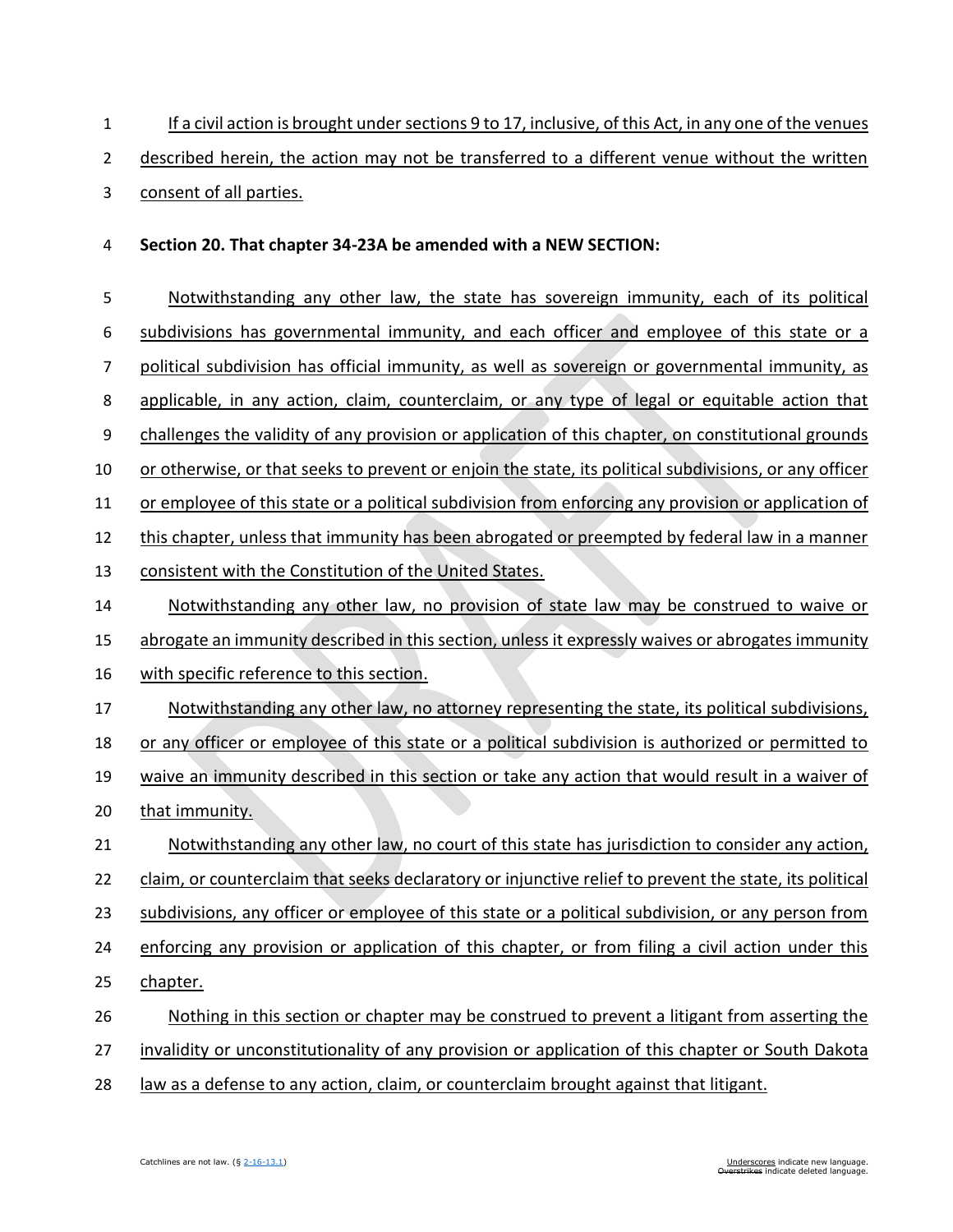#### **Section 21. That chapter 34-23A be amended with a NEW SECTION:**

 Mindful of *Leavitt v. Jane L.*, 518 U.S. 137 (1996), in which in the context of determining the severability of a state statute regulating abortion the Supreme Court of the United States held that an explicit statement of legislative intent is controlling, it is the intent of the legislature that every provision, section, subsection, sentence, clause, phrase, or word in this chapter, and every application of the provisions in this chapter to every person, group of persons, or circumstances, are severable from each other. If any application of any provision in this chapter to any person, group of persons, or circumstances is found by a court to be invalid, preeempted, unconstitutional, or to impose an undue burden on any woman or group of women seeking an abortion, then the remaining applications of that provision to all other persons and circumstances shall be severed and preserved, and shall remain in effect. All constitutionally valid applications of the provisions in this chapter, and every application of those provisions that can be enforced without imposing an undue burden on women seeking abortions, shall be severed from any applications that a court finds to be invalid, preeempted, unconstitutional, or to impose an undue burden on women seeking abortions, and the valid applications shall remain in force, because it is the legislature's intent and priority that every valid application be allowed to stand alone. Even if a reviewing court finds a provision of this chapter to impose an undue burden in a large or substantial fraction of relevant cases, the applications that do not present an undue burden shall be severed from the remaining applications and shall remain in force, and shall be treated as if the legislature had enacted a statute limited to the persons, group of persons, or circumstances for which the statute's application does not impose an undue burden. The legislature further declares that it would have enacted this chapter, and each provision, section, subsection, sentence, clause, phrase, word, and all constitutional applications of the provisions of this chapter, irrespective of the fact that any provision, section, subsection, sentence, clause, phrase, or word, or applications of this chapter were to be declared invalid, preeempted, unconstitutional, or to impose an undue burden.